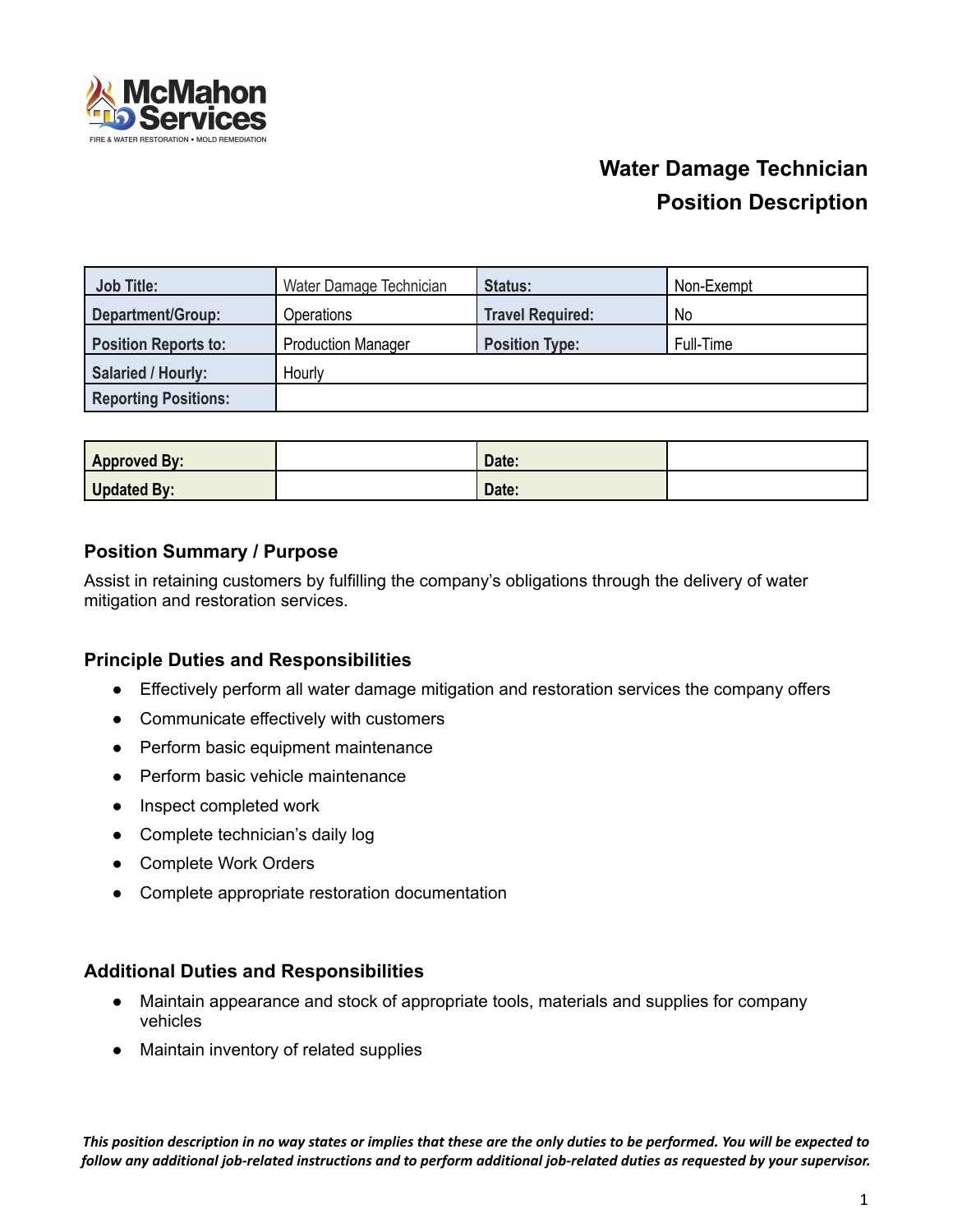

# **Decision Rights and Authority**

• Determine the sequence of steps to be taken when delivering the company's services at the customer's property

#### **Working Relationships and Scope**

● Maintain timely and effective communication and flow of information with Lead Technicians, Supervisors or Managers

#### **Performance Competencies**

- Oral Communication Speaks clearly. Shows respect when addressing customers and superiors. Able to effectively respond to excited customers. Adaptable and able to think on their feet.
- Written Communication Writes clear and accurate job notes and emails. The individual is able to read and interpret written information. Uses appropriate vocabulary and grammar.
- Planning & Organizing Plans and organizes work activities considering the nature of the job at hand. Focuses on key priorities. Pays attention to details.
- Technical Is appropriately trained and/or certified and effectively performs all production work within the water mitigation division.
- Quality the individual demonstrates accuracy and thoroughness and monitors their own work to ensure quality.

#### **Qualifications - Knowledge, Skills and Abilities**

● Education and Experience

High school (or GED) diploma.

● Mathematical skills

Adequate math skills. Ability to apply learned techniques to determine appropriate equipment type and number of units.

● Computer skills

Demonstrates basic proficiency in the use of computers, email and portable devices used to report and record daily activity.

● Certificates, Licenses and Registrations

Certification in performing appropriate services: Water Mitigation, Mold, etc.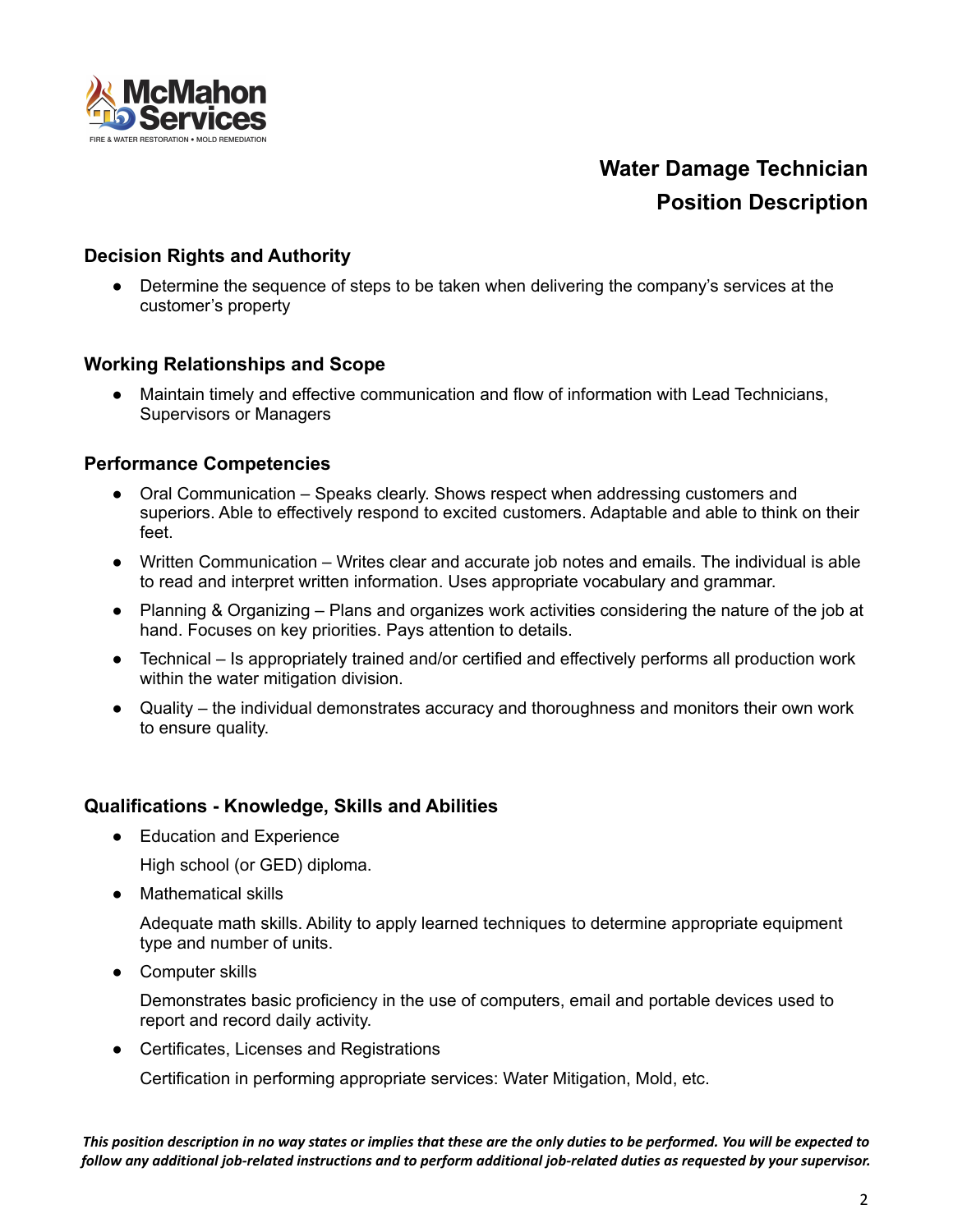

# **Physical Demands**

The physical demands described below are representative of those that must be met to successfully perform the essential functions of this job. Reasonable accommodations may be made to enable individuals with disabilities to perform the *essential functions.*

While performing the duties of this job, the employee is regularly required to sit, use hands to finger, handle or feel, reach with hands and arms, and talk or hear. The employee is frequently required to stand and walk. The employee must regularly lift and/or move up to 40 pounds and occasionally lift and/or move up to 75 pounds.

### **Working Conditions**

- The work of this position is predominantly carried out on the customer's property. Employee will encounter facilities where standing water and sewage are present, heat is unavailable due to lack of utilities, fire damage has occurred and mold or other organic growth exists. Daily exposure to the shop where vehicles and equipment are housed and maintained is typical.
- Noise level in the work environment is usually quiet.